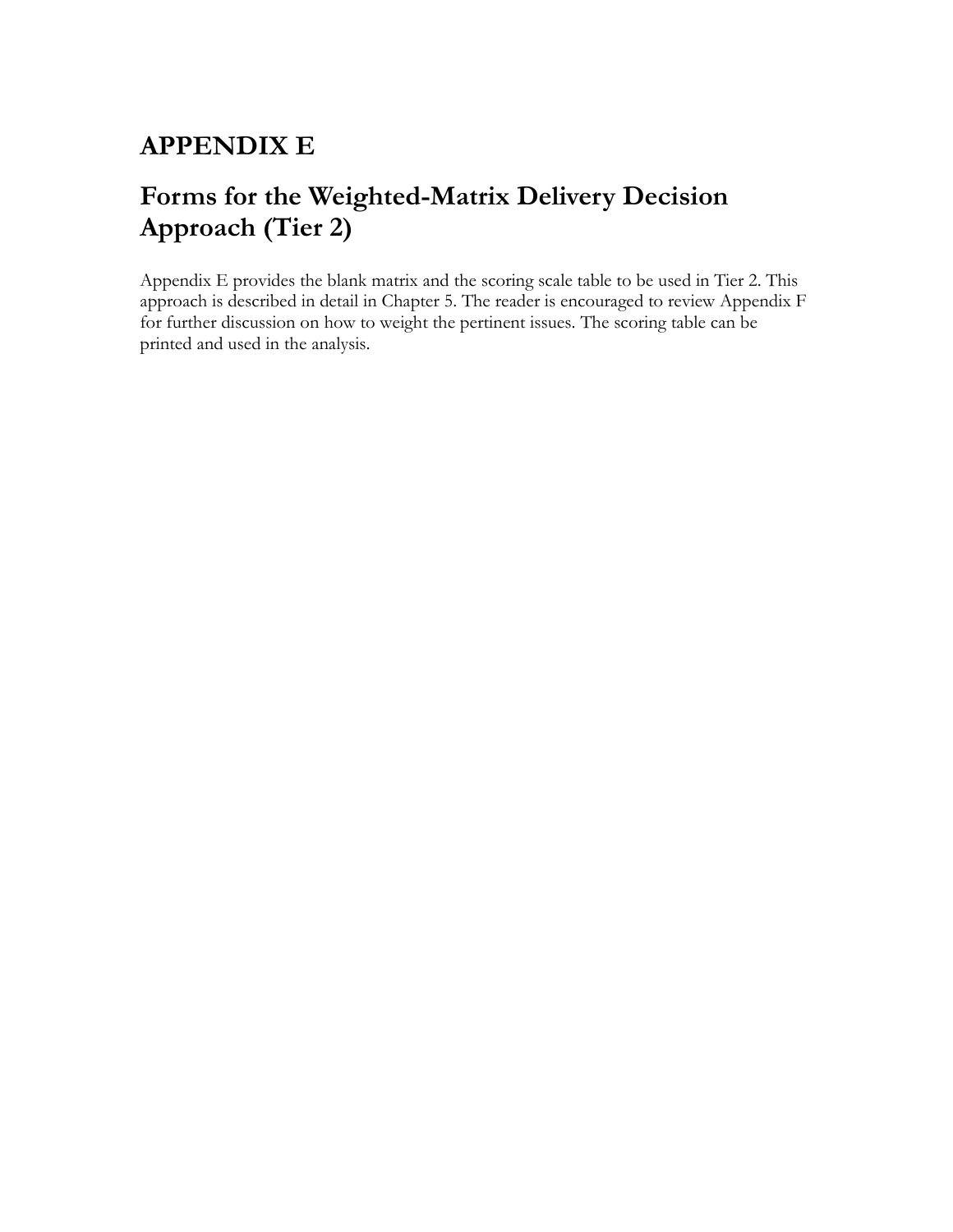| <b>SCORE</b>  | <b>DEFINITION</b>                                                                                                                                                                |
|---------------|----------------------------------------------------------------------------------------------------------------------------------------------------------------------------------|
| 10            | The evidence that the delivery method positively aligns with the project<br>objective or issue is of the highest possible order of affirmation.                                  |
| 8             | The delivery method strongly aligns with the objective or issue and is<br>demonstrated in practice. There is a slight risk that the objective or issue<br>may not be beneficial. |
| 6             | Experience and judgment point to the delivery method strongly aligning with<br>the objective or issue. There is a mild risk that the objective may not be<br>beneficial.         |
| 4             | Experience and judgment slightly point to the delivery method aligning with<br>the objective or issue. There is a strong risk that the objective will be<br>negatively affected. |
| $\mathcal{P}$ | There is little benefit to applying the delivery method for this goal or<br>objective. There is a strong likelihood that the object will not be achieved.                        |
| 9,7,5,3,1     | Intermediate values between two adjacent judgments.                                                                                                                              |

## **Table E-1 - Project Delivery Scoring Scale (adapted from Saaty 1990)**